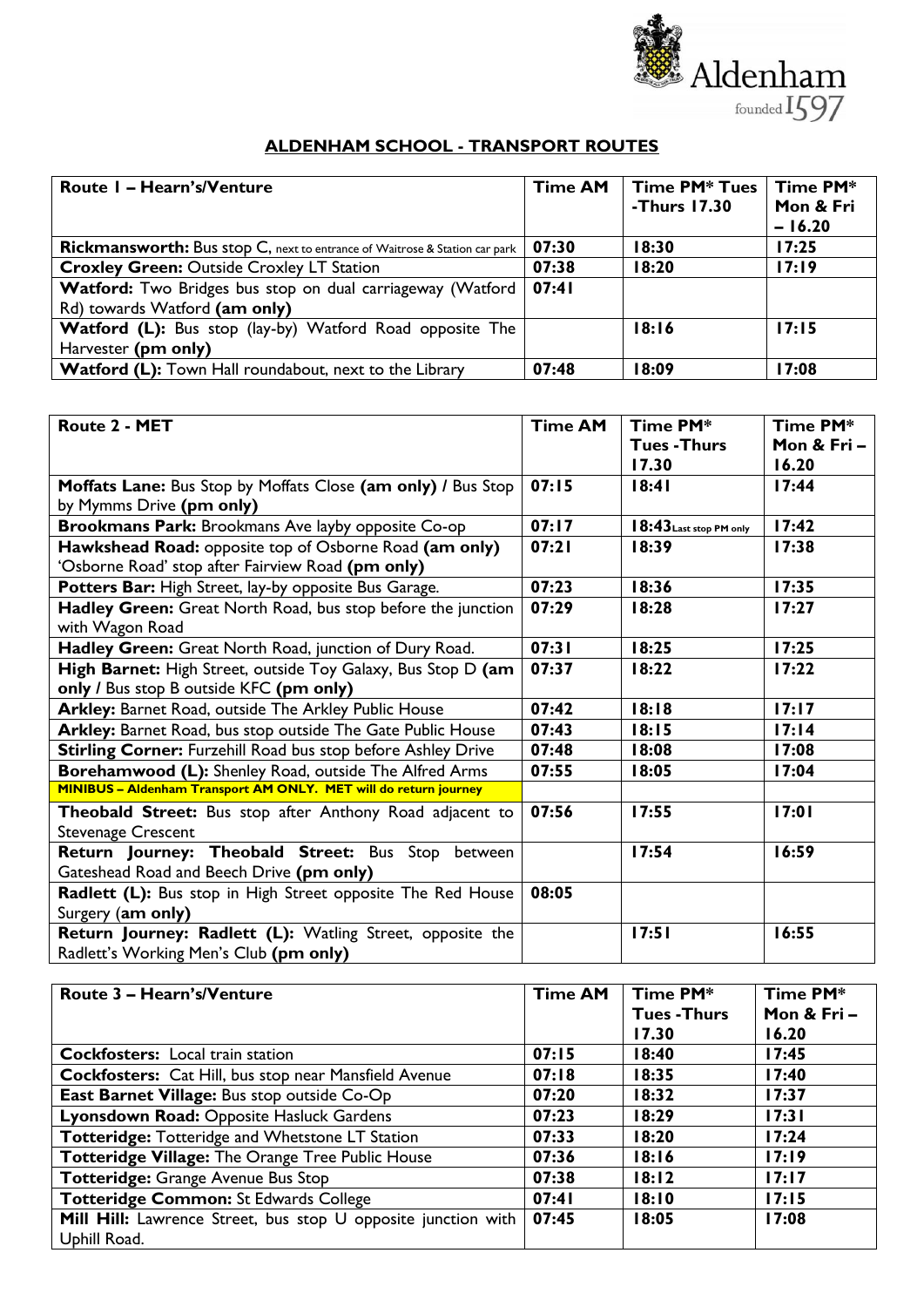| <b>Route 4 - MET</b>                                             | <b>Time AM</b> | Time PM*          | Time PM*   |
|------------------------------------------------------------------|----------------|-------------------|------------|
|                                                                  |                | <b>Tues-Thurs</b> | Mon & Fri- |
|                                                                  |                | 17.30             | 16.20      |
| Wembley: Asda Car Park, Bus Stop S                               | 07:15          | 18:37             | 17:40      |
| Wembley Park Drive: Empire Way, Bus Stop A (am only) /           | 07:18          | 18:35             | 17:36      |
| Empire Way, Bus Stop   (pm only)                                 |                |                   |            |
| Wembley Park Drive : Bus stop N junction Wembley Hill Road       | 07:20          | 18:30             | 17:34      |
| Preston Road Station: AM Bus stop PA PM Bus Stop PB (outside the | 07:24          | 18:25             | 17:27      |
| station)                                                         |                |                   |            |
| Kingsbury: The Mall, outside Fire/Ambulance Station              | 07:30          | 18:20             | 17:20      |
| <b>Queensbury:</b> Honeypot Lane, opposite Morrisons             | 07:35          | 18:15             | 17:16      |
| <b>Canons Park (L):</b> Honeypot Lane, bus stop opposite Bramble | 07:38          | 18:05             | 17:08      |
| Close.                                                           |                |                   |            |
| <b>Stanmore (L):</b> London Road, lay-by opposite LT Station.    | 07:50          | 18:00             | 17:04      |
| <b>Stanmore (L):</b> London Road, Bus Stop H (am only)           | 07.52          |                   |            |
| Return Journey: Elstree (L): Bus stop outside Roberts Sweet      |                | 17:50             | 16:52      |
| Shop (pm only)                                                   |                |                   |            |

| Route 5 - Hearn's/Venture                                                 | <b>Time AM</b> | Time PM*<br><b>Tues - Thurs</b> | Time PM*<br>Mon & Fri- |
|---------------------------------------------------------------------------|----------------|---------------------------------|------------------------|
|                                                                           |                | 17.30                           | 16.20                  |
| Harrow on the Hill: Headstone Road, outside Doctors surgery &<br>Pharmacy | 07:15          | 18:32                           | 17:30                  |
| North Harrow: Bus stop outside Tesco Express, Pinner Road                 | 07:22          | 18:30                           | 17:25                  |
| <b>North Harrow: Post Office near the Gym Group</b>                       | 07:25          | 18:26                           | 17:20                  |
| <b>Pinner:</b> Marsh Road, bus stop at the end of West End Avenue         | 07:27          | 18:20                           | 17:14                  |
| <b>Pinner:</b> Elm Park Road, bus stop at the end of West End Lane        | 07:30          | 18:14                           | 17:11                  |
| <b>Pinner:</b> Uxbridge Road, junction with Paines Lane                   | 07:33          | 18:13                           | 17:09                  |
| Hatch End: Uxbridge Road, bus stop outside Sea Pebbles                    | 07:36          | 18:11                           | 17:07                  |
| Restaurant                                                                |                |                                 |                        |
| Harrow Weald: Uxbridge Road, bus stop near Belsize Rd                     | 07:42          | 18:05                           | 17:02                  |

| Route 6 - MET                                                | <b>Time AM</b> | Time PM*<br><b>Tues-Thurs</b><br>17.30 | Time PM*<br>Mon & Fri-<br>16.20 |
|--------------------------------------------------------------|----------------|----------------------------------------|---------------------------------|
| <b>St James Primary School: Opposite St Lukes Hospital,</b>  | 07:15          | 18:34                                  | 17:35                           |
| <b>Woodside Avenue</b>                                       |                |                                        |                                 |
| A1000 (Grt Nrth Rd): Sussex Gardens (am only)                | 07:20          |                                        |                                 |
| Return Journey: Woodside Avenue: A1000 (Grt North Rd)        |                | 18:31                                  | 17:33                           |
| entrance into Woodside Avenue (pm only)                      |                |                                        |                                 |
| <b>Bishops Avenue:</b> Bus Stop B just into Bishops Avenue   | 07:22          |                                        |                                 |
| <b>Return Journey:</b> Opposite bus stop B in Bishops Avenue |                | 18:29                                  | 17:30                           |
| Hampstead Garden Suburb Market Place: Bus stop outside       | 07:25          |                                        |                                 |
| Medivet on Lyttleton Road (am only)                          |                |                                        |                                 |
| Return Journey: Bus stop on Lyttleton Road outside Market    |                | 18:26                                  | 17:26                           |
| Place shops (pm only)                                        |                |                                        |                                 |
| Falloden Way: Lay-by near to Brookland Rise bus stop         | 07:26          | 18:24                                  | 17:25                           |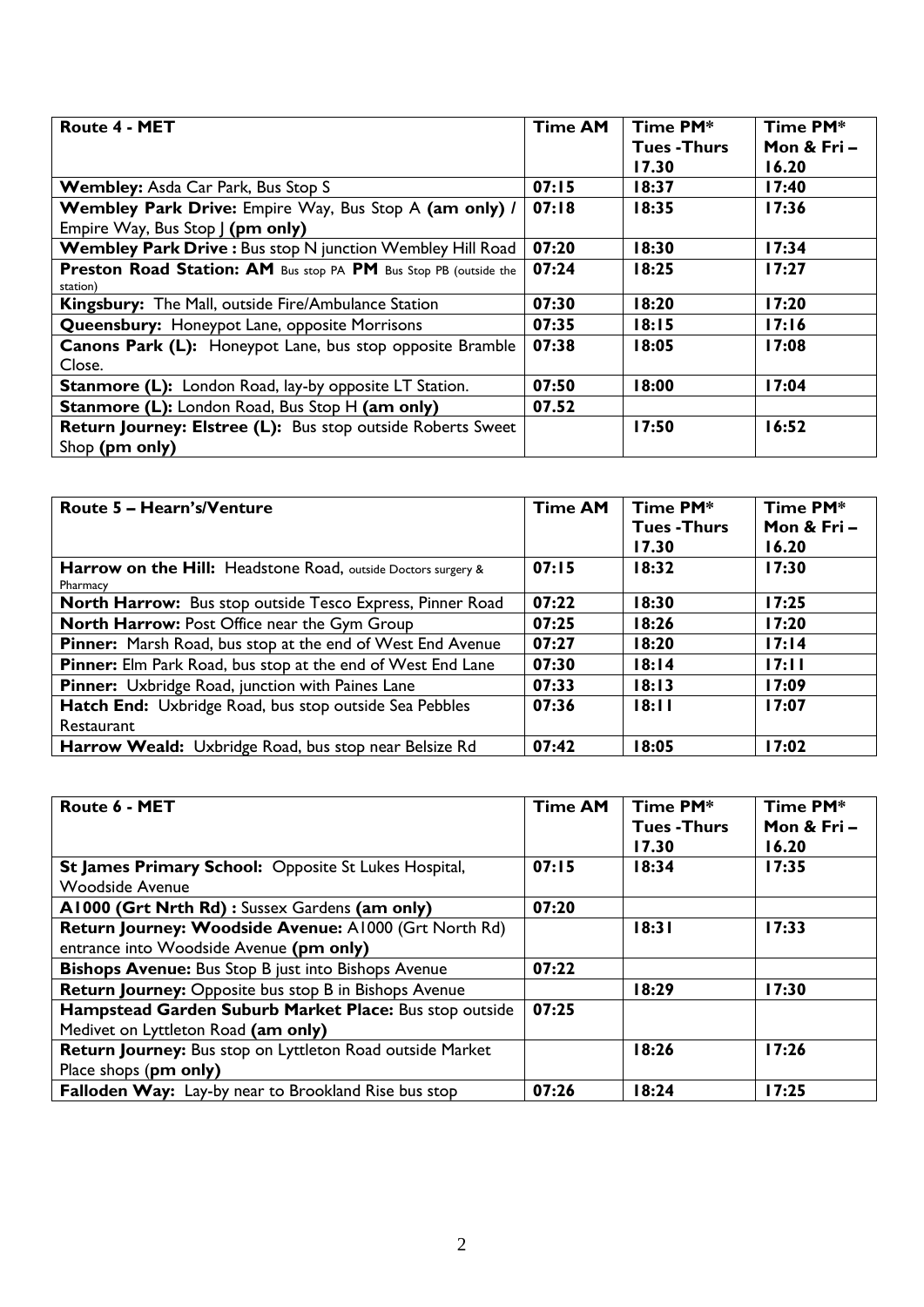| Route 7 – Hearn's/Venture                                       | <b>Time AM</b> | Time PM*          | Time PM*   |
|-----------------------------------------------------------------|----------------|-------------------|------------|
|                                                                 |                | <b>Tues-Thurs</b> | Mon & Fri- |
|                                                                 |                | 17.30             | 16.20      |
| <b>Ruislip:</b> Eastcote Road, outside St Martin's Church       | 07:15          | 18:40             | 17:39      |
| <b>Bury Street:</b> Bus stop north of Ladygate Lane             | 07:19          | 18:37             | 17:37      |
| Ducks Hill Road: Junction of Jackets Lane                       | 07:24          | 18:32             | 17:33      |
| Northwood: Rickmansworth Road, bus stop near Dene Road          | 07:27          | 18:29             | 17:30      |
| Green Lane: Bus lay-by outside Grosvenor Gallery                | 07:31          | 18:26             | 17:27      |
| Watford Road: Bus stop, where Sandy Lane joins Watford          | 07:32          | 18:24             | 17:24      |
| Road, nearly opposite The Woods                                 |                |                   |            |
| <b>Sandy Lane:</b> Bus lay-by near Westbury Road                | 07:35          | 18:21             | 17:22      |
| Oxhey: (L) Bus stop opposite Oxhey Road and in front of         | 07:45          | 18:16             | 17:14      |
| Oxhey Park                                                      |                |                   |            |
| <b>Oxhey: (L)</b> Eastbury Road, bus stop opposite St Matthew's | 07:48          | 18:14             | 17:11      |
| Church                                                          |                |                   |            |
| Aldenham Road (L): Bus lay-by near junction with Aldenham       | 07:53          | 18:08             | 17:05      |
| Road and The Avenue                                             |                |                   |            |

| Route 8 – Hearn's/Venture                                                    | <b>Time AM</b> | Time PM*<br><b>Tues - Thurs</b><br>17.30 | Time PM*<br>Mon & Fri-<br>16.20 |
|------------------------------------------------------------------------------|----------------|------------------------------------------|---------------------------------|
| Regents Park Road: Bus Stop TR between Fitzalan Road and<br>Allandale Avenue | 07:17          | 18:30                                    | II <sub>7:30</sub>              |
| <b>Gravel Hill: Bus Stop L</b>                                               | 07:20          | 18:27                                    | ll 7:27                         |
| Hendon Lane: Crooked Usage Bus Stop                                          | 07:24          | 17:25                                    | II 7:25                         |
| The Quadrant: Outside Hammonds Coach Works in Parson<br>Street               | 07:30          | 18:17                                    | II7:17                          |
| Hendon Hall: Bus Stop outside Hendon hall Hotel Parson<br><b>Street</b>      | 07:32          | 18:15                                    | II7:15                          |
| Mill Hill, junction of Flower Lane and The Broadway                          | 07:46          | 18:16                                    | 17:18                           |
| Edgware (L): Hale Lane, opposite the Petrol Garage (near<br>Harvester)       | 07:49          | 18:12                                    | 17:12                           |
| <b>Edgware (L):</b> Stonegrove, (A5) jct. Cannons Drive                      | 07:55          | 18:05                                    | 17:07                           |

| Route 9 - MET                                                | <b>Time AM</b> | Time PM*<br><b>Tues - Thurs</b> | Time PM*<br>Mon & Fri- |
|--------------------------------------------------------------|----------------|---------------------------------|------------------------|
|                                                              |                | 17.30                           | 16.20                  |
| Northchurch: High Street / Midcot Way (Lay-By)               | 07:15          | 19:06                           | 18:01                  |
| Berkhamsted: King's Road (lay-by)                            | 07:18          | 19:00                           | 17:55                  |
| Berkhamsted: High Street, Swing Gate Lane Bus Stop by the    | 07:21          |                                 |                        |
| Esso Petrol Station (am only)                                |                |                                 |                        |
| Return Journey: Berkhamsted: Bus Stop outside Swing Gate     |                | 18:50                           | 17:54                  |
| Infant School (pm only)                                      |                |                                 |                        |
| <b>Bourne End: Watermill Hotel</b>                           | 07:25          | 18:48                           | 17:52                  |
| <b>Boxmoor: Opposite VP Autoservices</b>                     | 07:28          | 18:44                           | 17:49                  |
| Hemel Hempstead: London Road, opposite Hemel                 | 07:30          | 18:40                           | 17:48                  |
| Hempstead Station                                            |                |                                 |                        |
| Hemel Hempstead: Two Waters, Bus stop opposite Aldi          | 07:32          | 18:36                           | l 7:46                 |
| Apsley: Two Water Road, bus stop opposite McDonalds          | 07:38          | 18:34                           | 17:44                  |
| Apsley: London Road, Rucklers Lane Bus Stop (HP3 9TD)        | 07:40          | 18:32                           | 17:38                  |
| Kings Langley: High street / Vicarage Lane Bus Stop (lay-by) | 07:42          | 18:30                           | 17:36                  |
| Hunton Bridge: Opposite Langleybury Church                   | 07:52          | 18:22                           | 17:25                  |